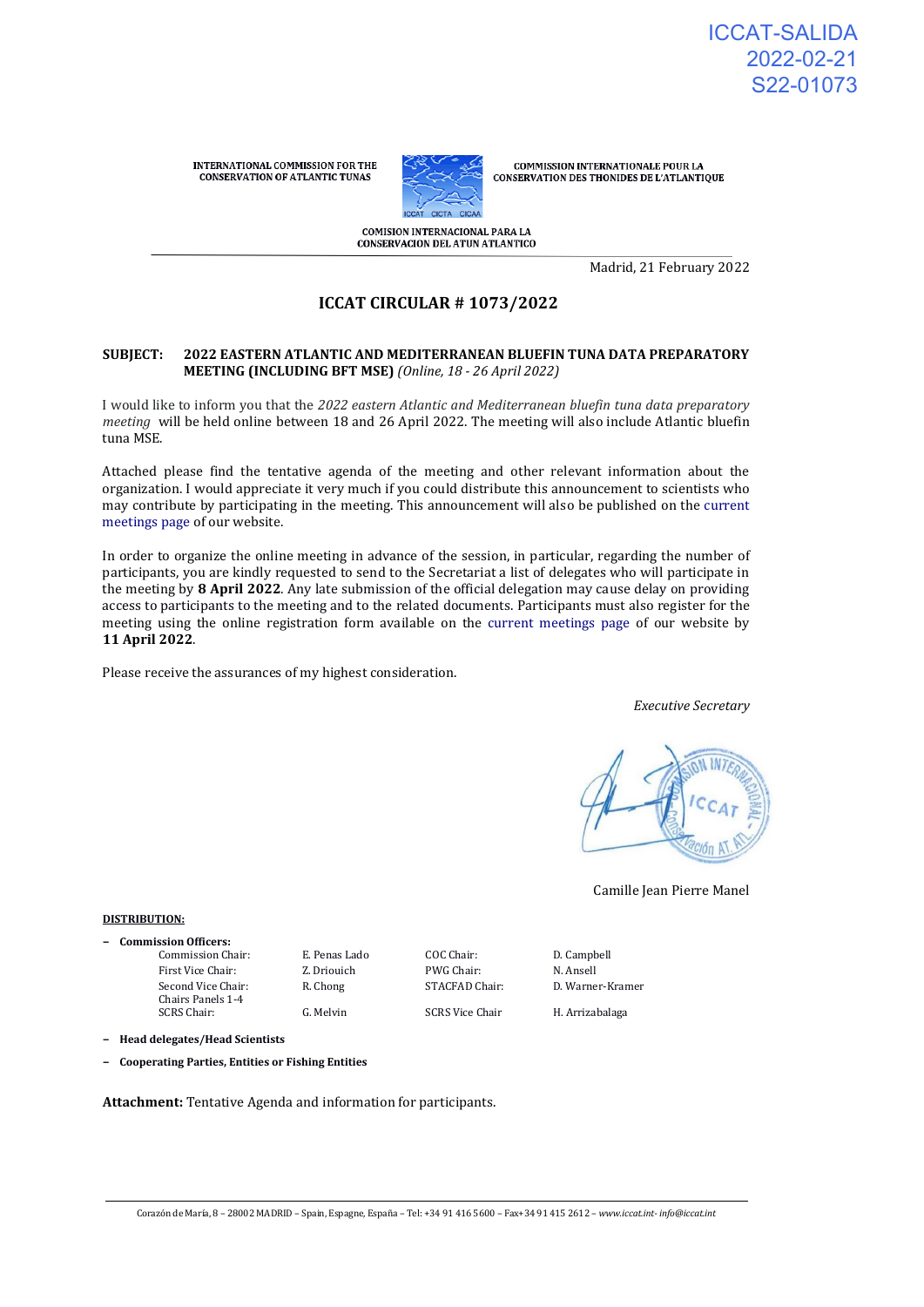**INTERNATIONAL COMMISSION FOR THE CONSERVATION OF ATLANTIC TUNAS** 



**COMMISSION INTERNATIONALE POUR LA CONSERVATION DES THONIDES DE L'ATLANTIQUE** 

COMISION INTERNACIONAL PARA LA **CONSERVACION DEL ATUN ATLANTICO** 

# **2022 EASTERN ATLANTIC AND MEDITERRANEAN BLUEFIN TUNA DATA PREPARATORY MEETING (INCLUDING BFT MSE)**

*(Online, 18-26 April 2022)*

# **Objectives**

The SCRS gives priority to the Management Strategy Evaluation (MSE) process in 2022, but a stock assessment for the eastern Atlantic and Mediterranean bluefin tuna (BFT) in 2022 has been requested by the Commission. The Commission stated that the eastern stock assessment should not interfere with the MSE process. This means that MSE has priority and that efforts related to the stock assessment must be contained within a workload compatible with the MSE tasking for 2022. The general approach is to keep the data used for the assessment as consistent as possible to what is currently used within the MSE.

At this meeting, the BFT Species Group (BFTSG) will address ongoing progress in the MSE process, including Candidate Management Procedure (CMP) development, the performance metrics to test and refine CMPs, tradeoff space related to initial operational management objectives, and the BFT Ambassadors programme.

In relation to the 2022 Eastern Atlantic and Mediterranean Stock Assessment, the BFTSG will review available data and indices for this assessment to 2020. Given the timing, the assessment will only be able to entertain limited changes to other input data and model structure. It is not anticipated deviating from model advice framework based on VPA and Stock Synthesis, but the possibility of using other models remains open.

# **Tentative Agenda**

1. Opening, adoption of agenda and meeting arrangements and assignment of rapporteurs

# **MSE Process (2 days)**

- 2. Summary of developments on ABFT-MSE
	- 2.1. Report on 2022 March Panel 2 meeting on BFT MSE
	- 2.2. Round-robin from CMPs
		- 2.2.1. Changes to CMPs based on Panel 2/Commission input
	- 2.3. Summary of CMP performance
		- 2.3.1. Tradeoffs
		- 2.3.2. Key findings
		- 2.3.3. Key figures and plots
	- 2.4. Update performance statistics based on initial operational management objectives
		- 2.4.1. Request from Panel 2 to provide a Blim
		- 2.4.2. Fishing mortality metric
		- 2.4.3. Other statistics
	- 2.5. Specification of final MSE robustness trials
	- 2.6. Decision process for CMP culling
		- 2.6.1. Satisficing
		- 2.6.2. Quantitative criteria
		- 2.6.3. Other considerations
	- 2.7. Initial cull of CMPs
	- 2.8. Communications material
		- 2.8.1. Key plots and outputs
		- 2.8.2. Develop presentation to Panel 2 on progress
		- 2.8.3. BFT MSE Ambassadors programme
	- 2.9. Path forward for the BFT MSE process
		- 2.9.1. Workplan and decision points
	- 2.10.Update of trial specification document (TSD)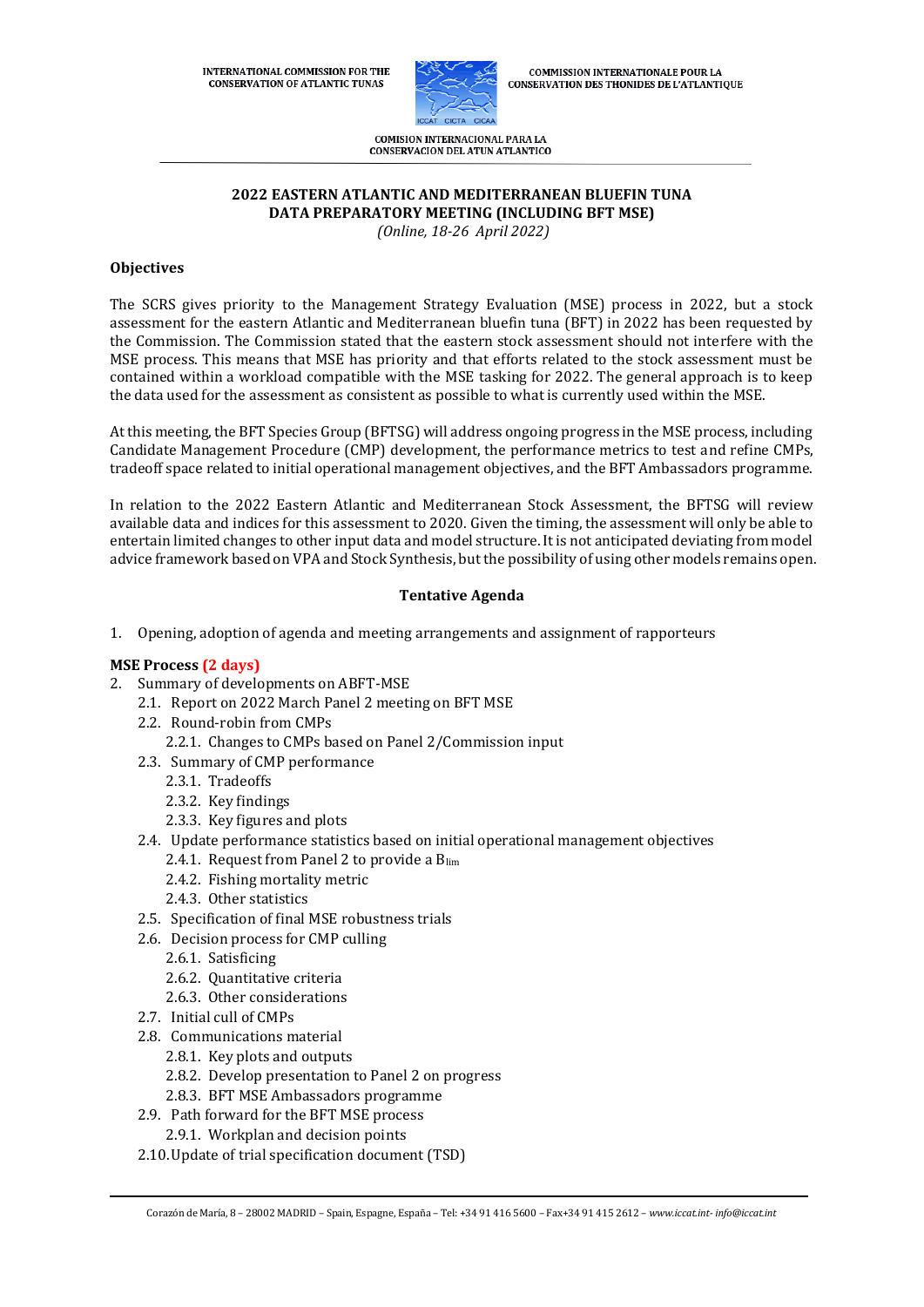

**COMMISSION INTERNATIONALE POUR LA CONSERVATION DES THONIDES DE L'ATLANTIQUE** 

COMISION INTERNACIONAL PARA LA **CONSERVACION DEL ATUN ATLANTICO** 

# **E-ABFT Data Preparatory (3 days)**

- 3. Review of the scientific papers relevant to assessment
- 4. Presentation of initial data inputs
	- 4.1. Biology and age data
	- 4.2. Size and age composition, update stereo-camera data through to 2020
	- 4.3. Catch Estimates
		- 4.3.1. Task 1 Nominal Catches
		- 4.3.2. Assumptions about catches in 2021and 2022 for projections
		- 4.3.3. Assumptions regarding past inflated catch and recent IUU
	- 4.4. Indices of abundance
- 5. Detailed ToRs for E-BFT stock assessment (VPA and Stock Synthesis)
	- 5.1. Specify sensitivity runs
	- 5.2. Specify projection settings
- 6. Workplan leading to the July assessment
- 7. General discussion of GBYP matters
- 8. Other matters
	- 8.1. BFT Technical Sub-group on Growth in farms
- 9. Adoption of the report and closure **(2 days)**

### **Additional information for participants**

### **1. Date and venue**

The meeting will be held online between 18 and 26 April 2022. Meeting hours will be from **12:00 - 17:30 CEST (UTC +2)** to account for time zone differences, with a 30 minute break around 14:30.

# **2. Contact information**

Coordinator of Bluefin Tuna Species Group (BFTSG):

Dr. Gary Melvin (Gary.Melvin@dfo-mpo.gc.ca) St. Andrews Biological Station

Fisheries and Oceans Canada Department of Fisheries and Oceans

531 Brandy Cove Road, St. Andrews

New Brunswick E5B 1B8, Canada

Co-Chairs of Bluefin Tuna Species Group: Dr. Enrique Rodríguez-Marín (enrique.rmarin@ieo.es) Ministerio de Ciencia e Innovación Instituto Español de Oceanografía, C.O. de Santander Promontorio de San Martín s/n, 39004 Santander Cantabria, Spain Tel: +34 942 291 716

Dr. John Walter (john.f.walter@noaa.gov) NOAA Fisheries, Southeast Fisheries Center Sustainable Fisheries Division 75 Virginia Beach Drive, Miami Florida 33149, USA Tel: +1 305 365 4114, Fax: +1 305 361 4562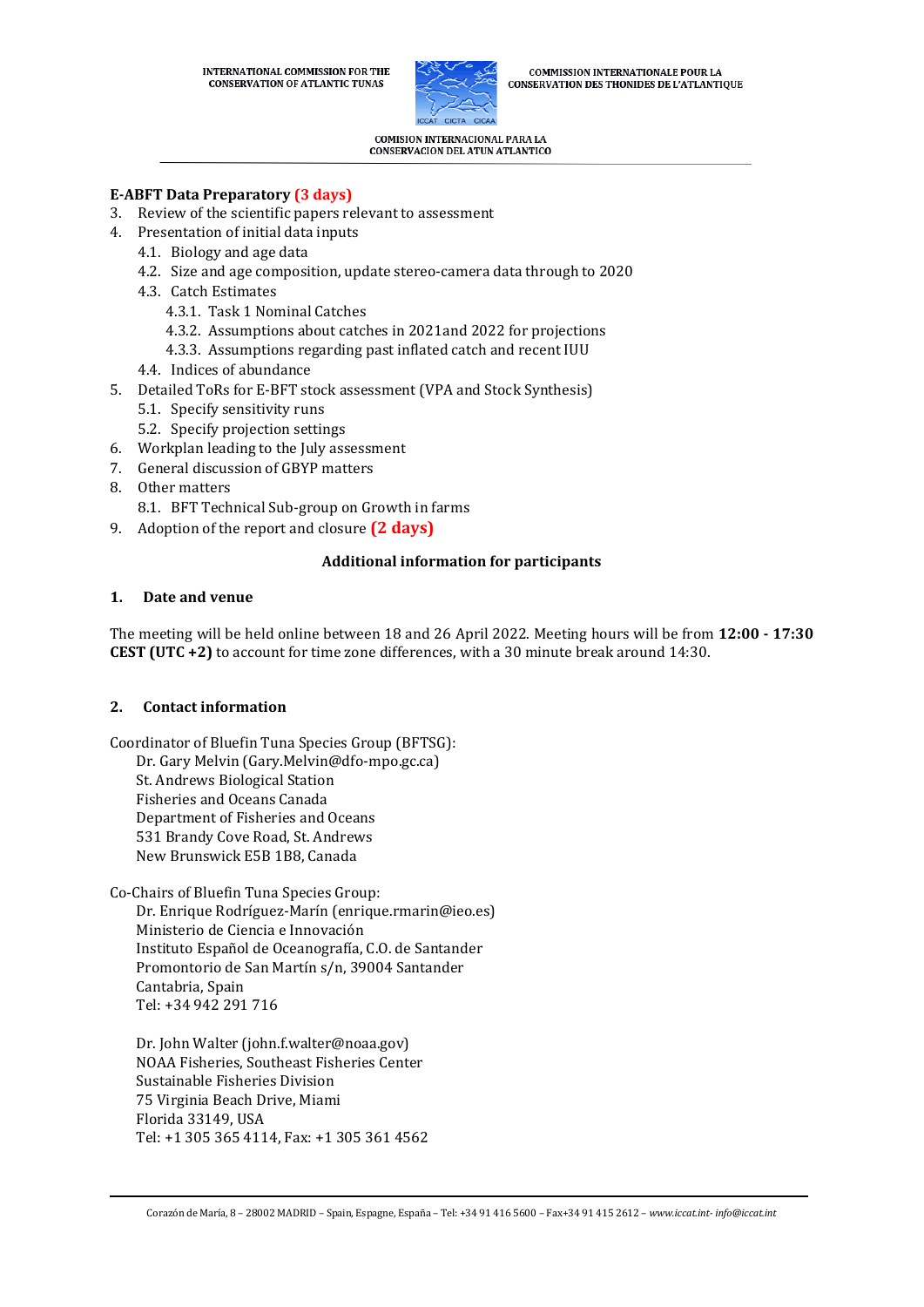

**COMMISSION INTERNATIONALE POUR LA CONSERVATION DES THONIDES DE L'ATLANTIQUE** 

COMISION INTERNACIONAL PARA LA **CONSERVACION DEL ATUN ATLANTICO** 

Secretariat contact: Dr. Ai Kimoto (ai.kimoto@iccat.int)

International Commission for the Conservation of Atlantic Tunas (ICCAT) C/ Corazón de María 8, 6th floor 28002 Madrid Spain Tel: +34 91 416 5600; Fax: +34 91 415 2612

# **3. Language**

The working language for the meeting will be English, as no simultaneous interpretation can be provided. Scientific documents can be written in English, French or Spanish.

# **4. Call for scientific papers and presentations**

Participants are encouraged to submit relevant scientific papers. In order to better organize the meetings, in 2014 the SCRS established deadlines for submitting documents, which were revised in 2015. These deadlines provide the rapporteurs with valuable information to better fit the meeting timetable as well as allow the Secretariat to make the documents available to participants in advance of the meeting. In 2015 and 2019 the SCRS "*proposed that a new deadline for the submission of SCRS documents and presentations should be implemented; these documents/presentations should be provided in their entirety at least one week before the meeting in which they are to be presented to facilitate their review by participating scientists prior to these meetings*". As such the full documents and presentations for this meeting should be provided to [info@iccat.int](mailto:info@iccat.int) or [ai.kimoto@iccat.int](mailto:ai.kimoto@iccat.int) by **11 April 2022**. Documents and presentations provided after the latter deadline will not be accepted unless previously authorized by the Chair. Authors are reminded to closely follow the *[Guidelines for Authors of Scientific Documents for the ICCAT SCRS and Collective Volume](https://www.iccat.int/Documents/SCRS/Other/Guide_ColVol_ENG.pdf)  [Series](https://www.iccat.int/Documents/SCRS/Other/Guide_ColVol_ENG.pdf)*. Furthermore, the original documents (text, tables, and figures) should be prepared in WORD or compatible software.

### **5. Provision of data**

CPCs are requested to submit Task 1 or Task 2 data up until the year 2021, two weeks before the beginning of the meeting (**3 April 2022**).

Individual standardized CPUE indices until 2020 should be provided for the eastern bluefin tuna stock. Since the Working Group on Stock Assessment Methods (WGSAM), established standard criteria to evaluate standardized catch rates, it is recommended that authors of documents on standardized CPUEs follow the instructions defined by the WGSAM describing the information required to facilitate the appropriate construction and evaluation of CPUE series.

### **6. Registration**

Participants are kindly requested to register for the meeting by **11 April 2022** at the latest. Early registration is essential for the Secretariat to ensure the setting up of the online platform. **Online registration** must be completed through the ICCAT [current meetings page](https://www.iccat.int/en/Meetings.html) or [Registration form.](https://www.iccat.int/en/formmeet.html) All delegates from CPCs wishing to attend the meeting must notify in advance their Head Delegate or Head Scientist to ensure that they are included in the official list that must be sent to the Secretariat by **8 April 2022**.